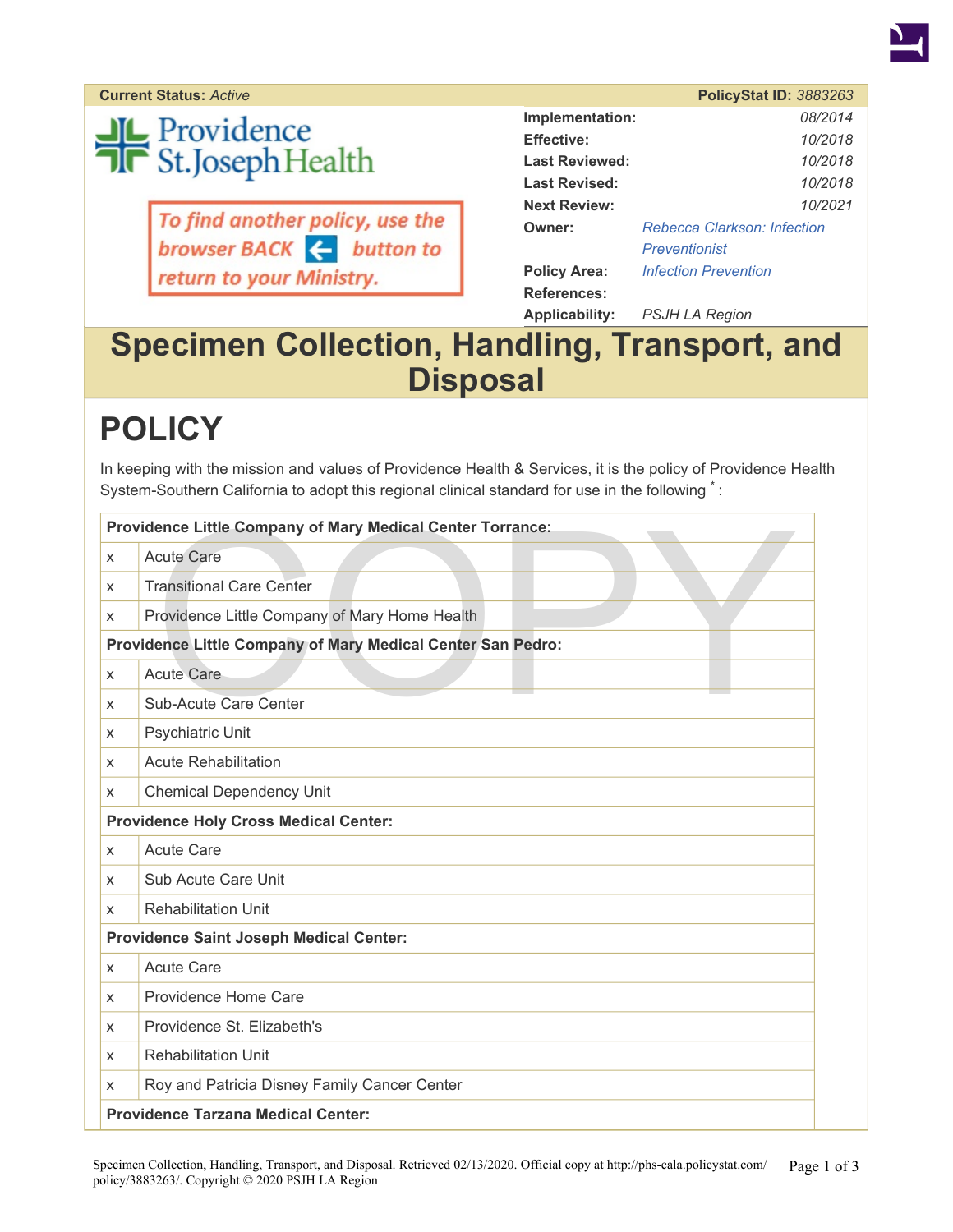x Acute Care

**Providence Saint John's Health Center:** 

x Acute Care

\* An "x" identifies inclusion and the absence of an "x" indicates exclusion or exception.

In keeping with the mission and values of Providence Health & Services, Providence Health System - Southern California will consider all specimens potentially infectious and will handle using Standard Precautions.

## **PURPOSE**

To prevent exposure to infectious agents as a result of handling or transporting specimens.

### **PROCEDURE/GENERAL INSTRUCTIONS**

- A. Paper work should be completed before specimen collection as appropriate.
	- 1. Label containers used for blood and other specimens in the presence of the patient.
- B. The Centers for Disease Control (CDC) and Prevention recommend that universal precautions be used when handling a potential biologic hazard such as laboratory specimens
	- 1. Gloves must be worn during specimen collection.
		- a. Hand hygiene will be performed before donning and after removal of gloves.
	- 2. Other PPE may be required if splashing or spraying is likely or anticipated.
- C. Observe asepsis when collecting specimens.
- en nanoling a potential biologic hazard such as laboratory specifiers<br>
a. Hand hygiene will be performed before donning and after removal of gloves.<br>
Other PPE may be required if splashing or spraying is likely or anticipa D. Specimens must be placed in containers appropriate for the type of specimen being collected (these containers do not require biohazard labeling).
	- 1. Ensure that the lids of the container are tightly secured. Wipe outside of container if it becomes contaminated.
- E. Remove gloves and place container in an appropriately sized plastic zip-lock bag, seal, and WASH HANDS (persons handling specimens contained in a zip-lock bag do not require gloves).
- F. Specimens collected by non-lab personnel must also be placed in a clear zip-lock biohazardous plastic specimen bag to origination point before being sent to the laboratory.
	- 1. Larger specimens that do not fit in zip-lock bags must be placed in a secondary leakproof container identified with biohazard label if contents cannot be clearly seen.
- G. Specimens that are transported outside the medical center must be placed in a secondary container that is color coded red or contains a red-orange biohazard label.
- H. Follow Lippincott directions for specimen collection related to appropriate specimen source.

### **REFERENCE(S)/RELATED POLICIES**

References:

- HICPAC/CDC: Guidelines for Environmental Infection Control in Health-Care Facilities, 2003: <http://www.cdc.gov/mmwr/preview/mmwrhtml/rr5210a1.htm>
- 2007 Guideline for Isolation Precautions: Preventing Transmission of Infectious Agents in Healthcare